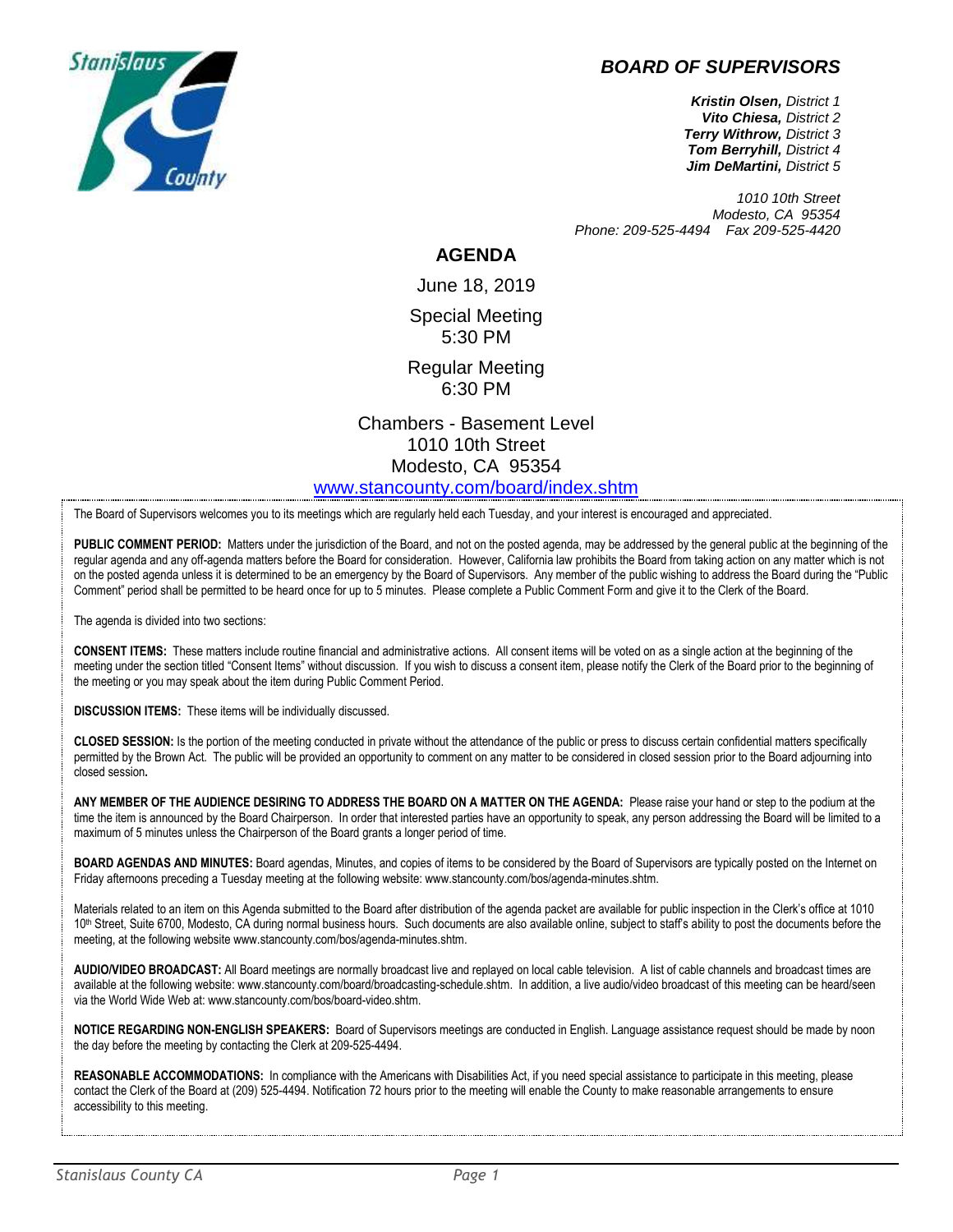# **Special Meeting 5:30 PM**

### 1. Closed Session:

- 1. Department Head Employment pursuant to Government Code Section 54957(b)(1): Title: Director of Behavioral Health and Recovery Services.
- 2. Conference with Legal Counsel Existing Litigation pursuant to Government Code §54956.9 (d)(1): One Case: Jeremy Lapachet v. California Forensic Medical Group, Inc., et al., U.S. District Court-Northern District of California, Case No. 16-CV-06959-DMR.

## **Regular Meeting 6:30 PM**

- 2. Pledge Allegiance to the Flag
- 3. Moment of Silence for Community Services Agency Employee Shirley Strickland
- 4. Invocation
- 5. Public Comment Period
- 6. Consent Calendar
	- A. Miscellaneous
		- 1. Approval of the Minutes for June 4, 2019 [\(View Item\)](http://stancounty.com/bos/minutes/2019/min06-04-19.pdf)
		- 2. Approval of Appointment of Michelle Patton to the Knights Ferry Municipal Advisory Council [\(View Item\)](http://stancounty.com/bos/agenda/2019/20190618/A02.pdf)
		- 3. Approval of Appointment of Edward J. Rocha to the Hills Ferry Cemetery District Board of Directors [\(View Item\)](http://stancounty.com/bos/agenda/2019/20190618/A03.pdf)
		- 4. Approval of Appointment of Albert Mendes to the Mountain View Volunteer Fire Protection District Board of Directors [\(View Item\)](http://stancounty.com/bos/agenda/2019/20190618/A04.pdf)
		- 5. Approval of Appointment of Jarod Lara and Daniel Robinson to the West Stanislaus County Fire Protection District Board of Directors [\(View Item\)](http://stancounty.com/bos/agenda/2019/20190618/A05.pdf)
		- 6. Acceptance of the Resignation of James B. Wood from the Workforce Development Board [\(View Item\)](http://stancounty.com/bos/agenda/2019/20190618/A06.pdf)
		- 7. Acceptance of the Resignation of Amy Thomas from the Stanislaus County Behavioral Health Board [\(View Item\)](http://stancounty.com/bos/agenda/2019/20190618/A07.pdf)
		- 8. Approval to Adopt and Waive the Second Reading of Ordinance C.S. 1240 Adding Chapter 6.85 Hemp Cultivation to the Stanislaus County Code [\(View Item\)](http://stancounty.com/bos/agenda/2019/20190618/A08.pdf)
	- B. Chief Executive Office
		- 1. Approval of the Northwest Newman Property Tax Exchange Agreement with the City of Newman – Chief Executive Office [\(View Item\)](http://stancounty.com/bos/agenda/2019/20190618/B01.pdf)
		- 2. Approval for the Registrar of Voters to Enter Into an Agreement with the California Secretary of State for Voting System Replacement Contract 2018 State Funds – Elections [\(View Item\)](http://stancounty.com/bos/agenda/2019/20190618/B02.pdf)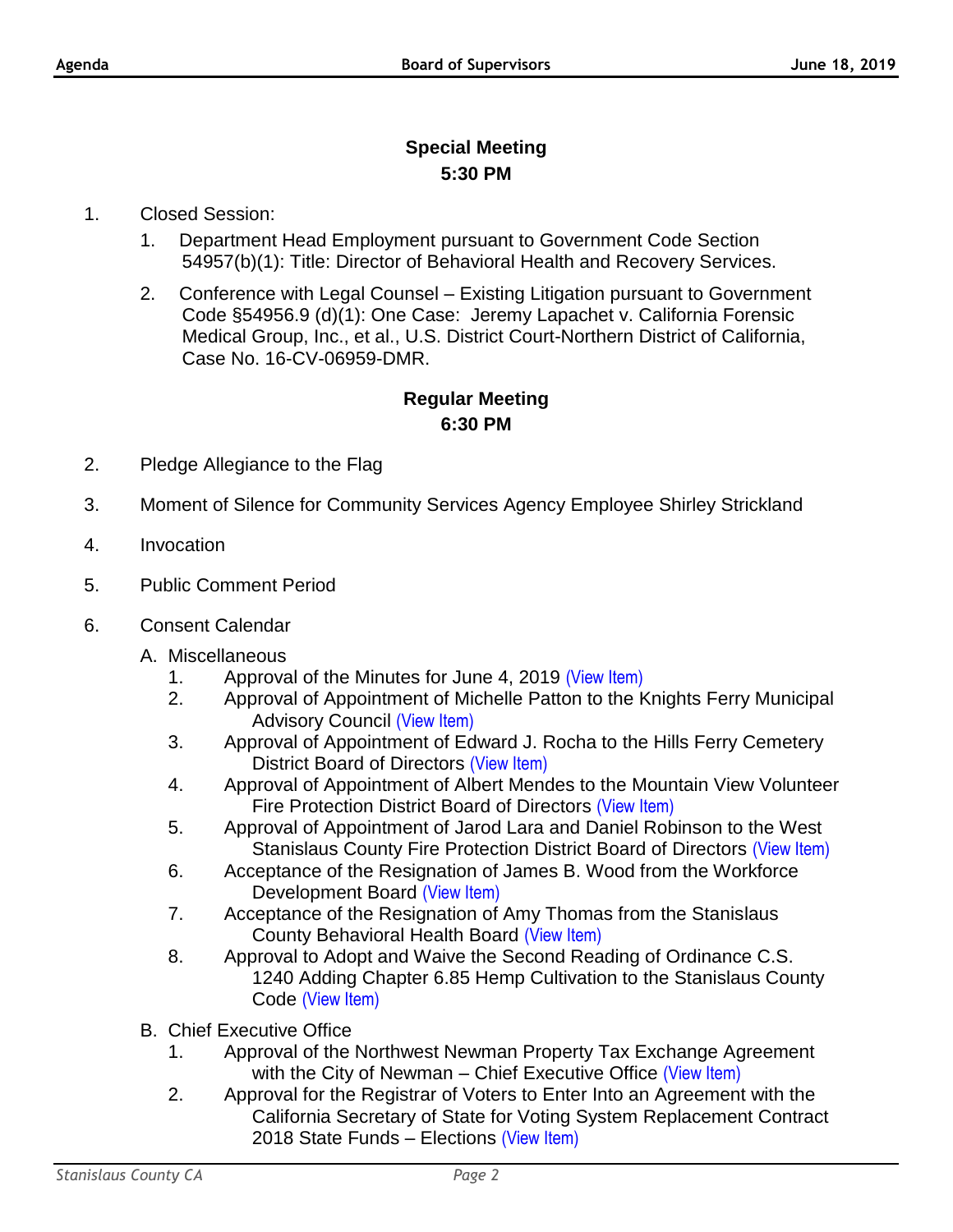- 3. Approval of the Agreement for the Sheriff to Retire One Canine from the Sheriff's Canine Unit – Sheriff [\(View Item\)](http://stancounty.com/bos/agenda/2019/20190618/B03.pdf)
- 4. Approval to Authorize the Agricultural Commissioner to Enter Into and Sign Routine Contracts and Agreements with Various Federal and State Agencies for Fiscal Years 2018-2019, 2019-2020, and 2020- 2021 – Agricultural Commissioner [\(View Item\)](http://stancounty.com/bos/agenda/2019/20190618/B04.pdf)
- 5. Approval to Adopt a Resolution Approving the Older Americans Act Programming for Fiscal Year 2019-2020 and Authorize the Director of the Department of Aging and Veterans Services to Execute the Area Plan and Multipurpose Senior Services Program Agreements with the State of California Department of Aging – Aging and Veteran Services [\(View Item\)](http://stancounty.com/bos/agenda/2019/20190618/B05.pdf)
- 6. Acceptance of an Update in Accordance with Public Contract Code Sections 20134 and 22050 for Emergency Remediation/Repairs at 10th Street Place, to Repair Water Damage and Restore Essential Government Operations – Chief Executive Office [\(View Item\)](http://stancounty.com/bos/agenda/2019/20190618/B06.pdf)
- 7. Approval of an Update on the Homeless Facility Plan and Partnership Between the County, the City of Modesto and The Salvation Army in Accordance with the Provisions of the Public Contract Code and Related Matters – Chief Executive Office [\(View Item\)](http://stancounty.com/bos/agenda/2019/20190618/B07.pdf)
- 8. Approval to Award an Agreement to Aspiranet for the Provision of Child and Family Team Services on behalf of Behavioral Health and Recovery Services, in the Amount of \$1,157,213 for the Term of June 18, 2019 through June 30, 2020 – Behavioral Health & Recovery Services [\(View Item\)](http://stancounty.com/bos/agenda/2019/20190618/B08.pdf)
- 9. Approval to Proceed with the Award of Agreements for the Senior Meals Program by the Area Agency on Aging and Related Matters for Fiscal Year 2019-2020 – Aging and Veteran Services [\(View Item\)](http://stancounty.com/bos/agenda/2019/20190618/B09.pdf)
- 10. Approval to Award an Agreement with Turning Point Community Services, Inc., for the Provision of Community Activities and Rehabilitation Transportation (CART) Services on behalf of Behavioral Health and Recovery Services in the Amount of \$90,000 for the Term of July 1, 2019 Through June 30, 2020 – Behavioral Health & Recovery Services [\(View Item\)](http://stancounty.com/bos/agenda/2019/20190618/B10.pdf)
- 11. Approval of the Fiscal Years 2019-2021 America's Job Center of California (AJCC) Partnership Memorandum of Understanding Update with Mandatory Partners of the Stanislaus County America's Job Center of California – Workforce Development [\(View Item\)](http://stancounty.com/bos/agenda/2019/20190618/B11.pdf)
- 12. Approval of an Amendment to a Legal Services Agreement between the Stanislaus County Health Services Agency and Davis Wright Tremaine LLP, to Expand the Scope of Work to Include Various County Departments and Authorize the Auditor-Controller to Pay a Prior Year Invoice – Chief Executive Office [\(View Item\)](http://stancounty.com/bos/agenda/2019/20190618/B12.pdf)
- 13. Update on the Modesto Outdoor Emergency Shelter and Approval of a Six-Month Extension of the Turning Point Community Programs Agreement to Support Transitioning Outdoor Shelter Operations to the New Emergency Shelter and Approval to Contract with the City of Modesto for Shared Security Cost at the Modesto Outdoor Emergency Shelter – Chief Executive Office [\(View Item\)](http://stancounty.com/bos/agenda/2019/20190618/B13.pdf)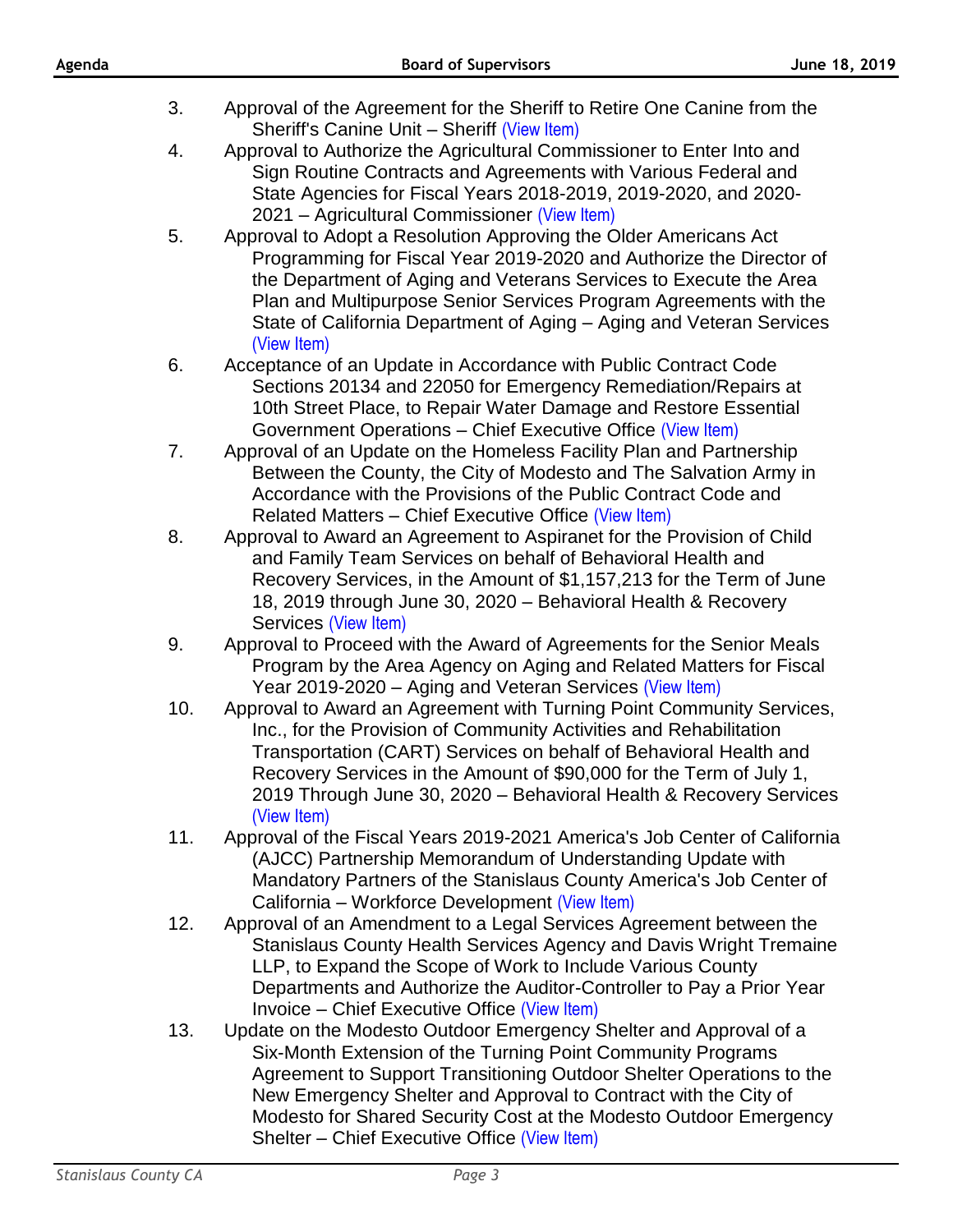- 14. Approval of an Agreement with Carrier Corporation to Supply and Install Chiller Equipment at the Sheriff's Public Safety Center Located at 200 E. Hackett Road, Modesto – Sheriff [\(View Item\)](http://stancounty.com/bos/agenda/2019/20190618/B14.pdf)
- 15. Approval to Apply for, and Accept if Awarded, the Justice and Mental Health Collaboration Program Fiscal Year 2019 Competitive Grant Funding from the Federal Department of Justice – Chief Executive Office [\(View Item\)](http://stancounty.com/bos/agenda/2019/20190618/B15.pdf)
- C. Department of Public Works
	- 1. Approval of the Consent to Common Use Agreement with Turlock Irrigation District (TID) for the Gilbert Road Bridge over TID Ceres Main Canal Replacement Project [\(View Item\)](http://stancounty.com/bos/agenda/2019/20190618/C01.pdf)
	- 2. Approval of Amendment No. 3 to the T.Y. Lin International Professional Design Services Agreement for the Hills Ferry Road Bridge Seismic Retrofit Project [\(View Item\)](http://stancounty.com/bos/agenda/2019/20190618/C02.pdf)
	- 3. Approval of an Agreement for Acquisition of Property for the Pleasant Valley Road over South San Joaquin Irrigation District Bridge Replacement Project, Grantor: Stephen Ward and Katherine Ward [\(View Item\)](http://stancounty.com/bos/agenda/2019/20190618/C03.pdf)
	- 4. Approval of an Agreement for Acquisition of Property for the Pleasant Valley Road over South San Joaquin Irrigation District Bridge Replacement Project, Grantor: Ron A. Werner and Melissa A. Werner [\(View Item\)](http://stancounty.com/bos/agenda/2019/20190618/C04.pdf)
	- 5. Approval of an Agreement for Acquisition of Property for the Pleasant Valley Road over South San Joaquin Irrigation District Bridge Replacement Project, Grantor: Michael R. Jerome [\(View Item\)](http://stancounty.com/bos/agenda/2019/20190618/C05.pdf)
	- 6. Approval of an Agreement with Connexionz Ltd. in the Amount of \$2,040,748 for the Procurement, Installation, and Support of an Intelligent Transportation System [\(View Item\)](http://stancounty.com/bos/agenda/2019/20190618/C06.pdf)
	- 7. Approval to Amend the Agreement between Modesto Junior College, City of Modesto, and Stanislaus County to Coordinate a Bus Pass Program for the Fixed Route Bus System for Modesto Junior College Students [\(View Item\)](http://stancounty.com/bos/agenda/2019/20190618/C07.pdf)
	- 8. Approval to Adopt Plans and Specifications for the HSIP-HR3 Cycle 5: W. Main Street, River Road, Lake Road Project and Award the Construction Contract to George Reed, Inc., of Modesto, California [\(View Item\)](http://stancounty.com/bos/agenda/2019/20190618/C08.pdf)
	- 9. Approval to Adopt Plans and Specifications for the 2019 Chip Seal Project and Award the Construction Contract to VSS International, Inc. of Sacramento, California [\(View Item\)](http://stancounty.com/bos/agenda/2019/20190618/C09.pdf)
	- 10. Approval to Adopt Plans and Specifications for the Carpenter Road and Whitmore Avenue Intersection Improvement Project and Award the Construction Contract to George Reed, Inc. of Modesto, California [\(View Item\)](http://stancounty.com/bos/agenda/2019/20190618/C10.pdf)
	- 11. Approval to Adopt Plans and Specifications for the Crows Landing Road and Grayson Road Intersection Improvement Project and Award the Construction Contract to George Reed, Inc. of Modesto, California [\(View Item\)](http://stancounty.com/bos/agenda/2019/20190618/C11.pdf)